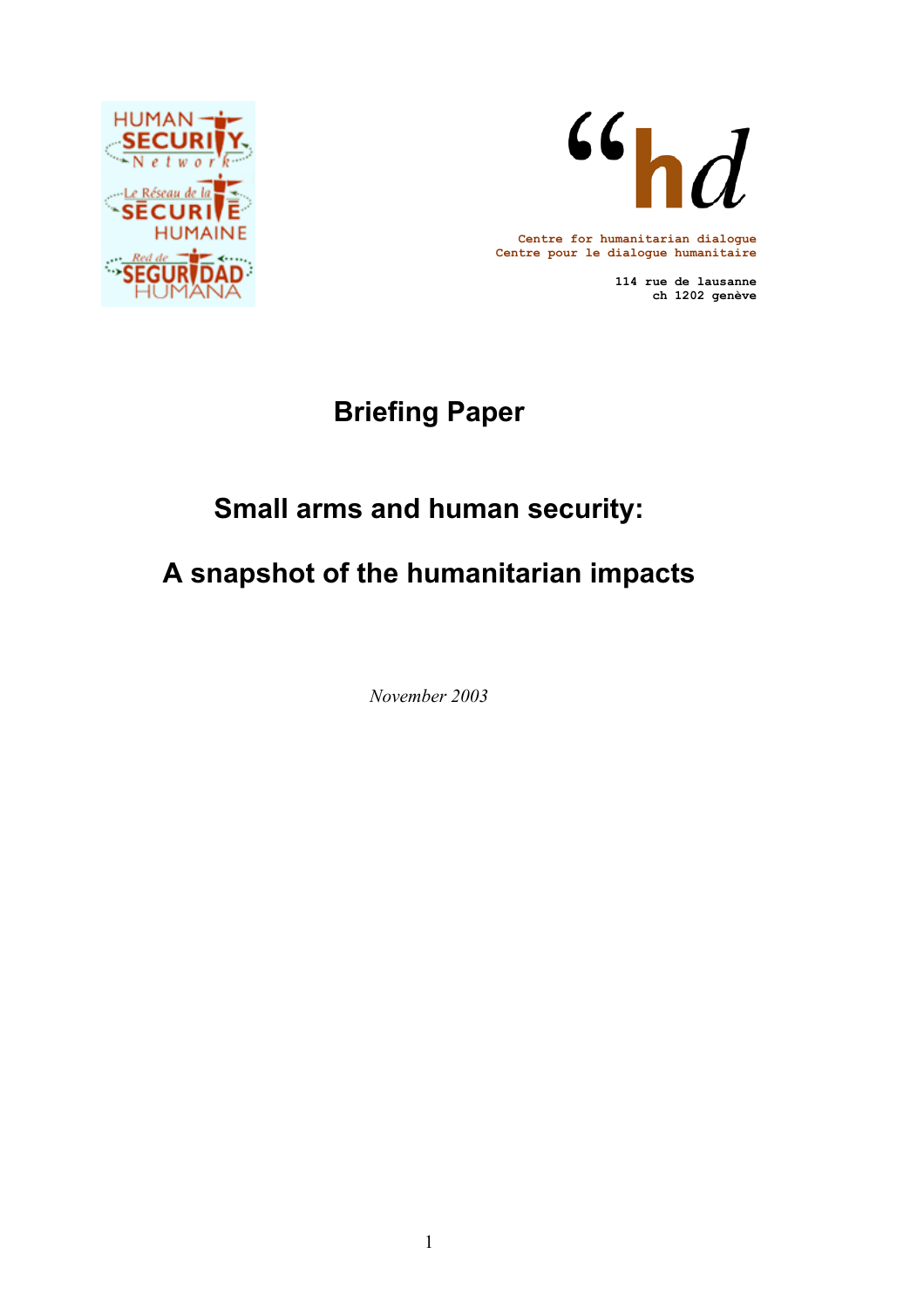## **Content**

# and the contract of the contract of the contract of the contract of the contract of the contract of the contract of the contract of the contract of the contract of the contract of the contract of the contract of the contra

| The humanitarian impacts of small arms availability and misuse  4 |  |
|-------------------------------------------------------------------|--|
|                                                                   |  |

Appendix A:

*Selected sources of international human rights and humanitarian law related to the transfer and misuse of small arms and light weapons* 

Appendix B:

*Ministerial Foreword: A people-centred approach to the availability and misuse of small arms*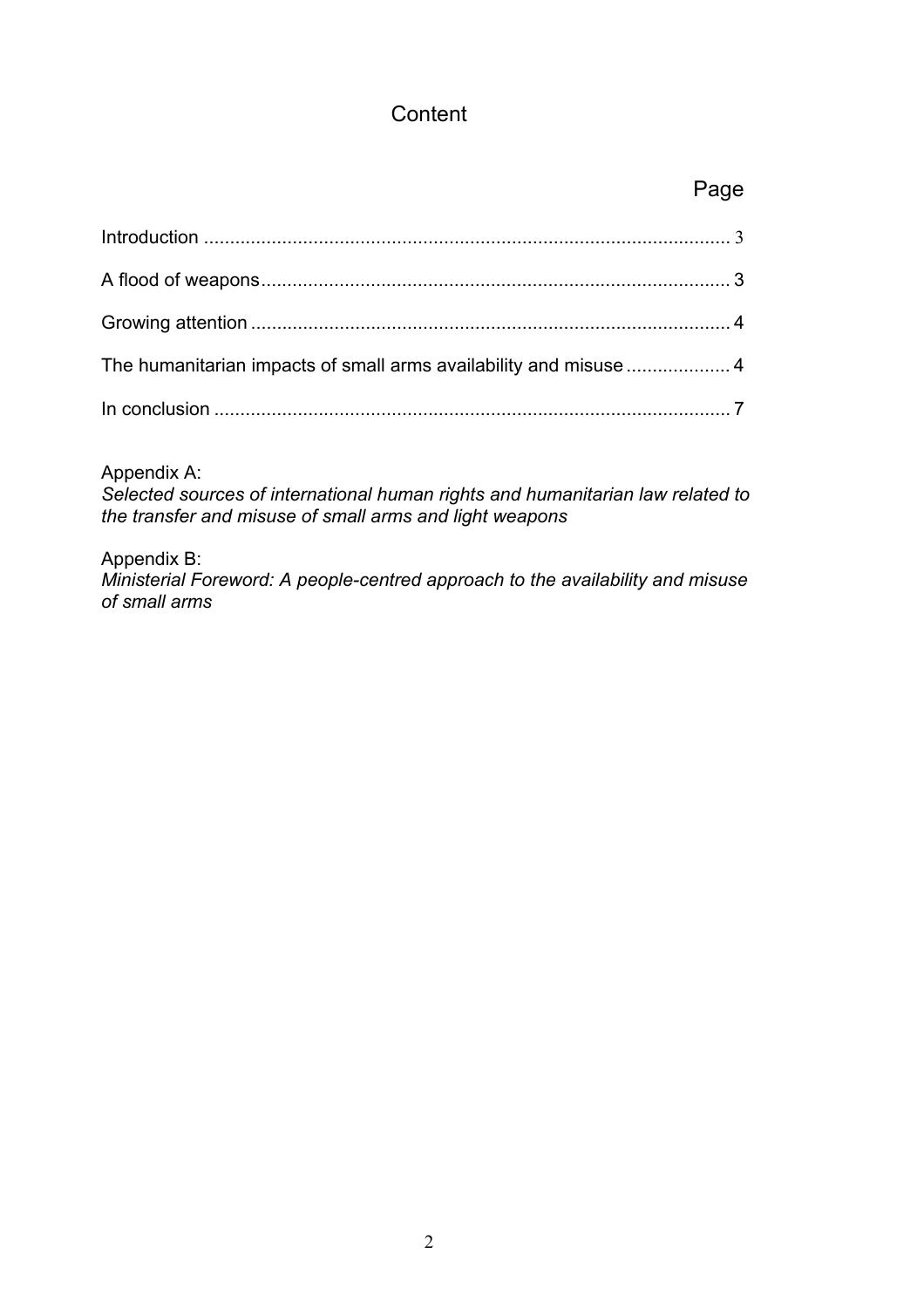## **Introduction**

This paper has been prepared by the Centre for Humanitarian Dialogue, prior to the 28th International Conference of the Red Cross and Red Crescent Movement, December 2003 in Geneva. It provides a primer of the key issues related to humanitarian impacts of small arms availability and misuse in advance of the workshop to be held on the  $4<sup>th</sup>$  December at the Conference.<sup>1</sup> The workshop provides an opportunity to examine these impacts and exchange views on options for action by the humanitarian community. The Red Cross and Red Crescent Movement is uniquely positioned to advocate human security priorities on this crisis and to bring forward a credible and compelling focus on the protection of civilians into the small arms debate.

# **A Flood of Weapons**

 $\overline{a}$ 

The world is awash with small arms and light weapons.<sup>2</sup> Some 640 million small arms and light weapons are in circulation, an estimate considered conservative due to the lack of transparency surrounding the trade in weapons and the difficulty in obtaining data on gun ownership.

Perhaps contrary to common perceptions, only a modest quantity of the world's small arms are in the hands of military and police forces. The great majority of weapons are to be found in the hands of civilians. Only a comparatively small number of weapons are in the hands of insurgent groups, a fact that only serves to underscore the great suffering that can be inflicted with only small quantities of modern weaponry.

Human security is the prime casualty of weapons availability: every year several hundred thousand people are killed in violent conflict and war. In so-called peaceful societies, the number of victims of intentional violence, suicide and accidents is almost as high. In addition to this staggering number, gun violence leaves profound personal, economic and psychological scars on victims and their families who are left with the burden of caring for the disabled, or survive without their main provider or parent.

Weapons availability and misuse also has a variety of indirect impacts, including the displacement of civilians; the erosion of sustainable development; the restriction of access to health services, education, and food security; land denial; obstruction to humanitarian assistance, as well as posing a threat to the lives and well being of humanitarian and development workers.

 $<sup>1</sup>$  Note, this paper will be expanded into a detailed publication from the Centre for Humanitarian</sup> Dialogue, available April-May 2004.

<sup>&</sup>lt;sup>2</sup> Small arms include: revolvers and self-loading pistols; rifles and carbines; sub-machine guns; assault rifles and light machine guns. Light weapons include: heavy machine guns; hand-held under-barrel and mounted grenade launchers; portable anti-aircraft guns, portable anti-tank guns and recoilless rifles; portable launchers of anti-tank missiles and rocket systems; portable launchers of anti-aircraft missile systems and mortars of calibres of less than 100mm calibre. Ammunition includes: cartridges (rounds) for small arms; shells and missiles for light weapons; mobile containers with missiles or shells for single-action anti-aircraft and anti-tank systems; anti-personnel and anti-tank grenades; landmines; and explosives. See Small Arms Survey (2001), *The Small Arms Survey 2001: Profiling the Problem*, Oxford University Press, Oxford. The terms "guns", "firearms" and "small arms" are used interchangeably in this publication.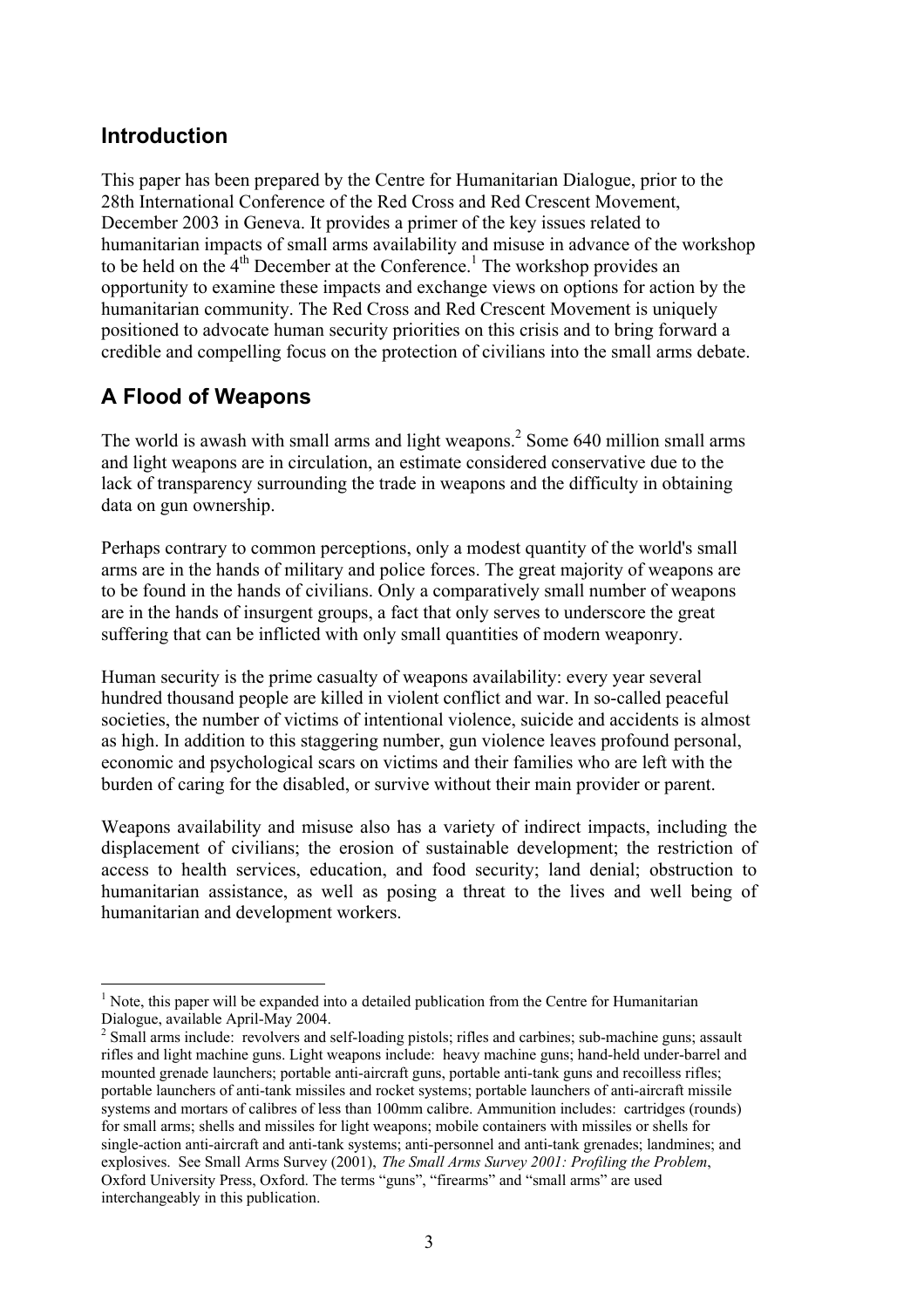| Regions            | Military & Police | Other |
|--------------------|-------------------|-------|
| European Union     | 19%               | 81%   |
| Sub-Saharan Africa | 19%               | 81%   |
| South Asia         | 16%               | 84%   |
| Central America    | 10%               | 90%   |
| Pacific*           | 7%                | 93%   |

#### **Table 1: Distribution of weapons holders in selected regions**

\*Including Australia and New Zealand. Figures are only known for lawfully-held civilian firearms. If unregistered guns were added, the proportion of "other" weapon holders would likely be even higher. Source: Small Arms Survey Yearbooks, 2002 & 2003.

# **Growing attention**

Over the last five years growing attention has been directed at the humanitarian impacts of weapons availability and misuse. Challenges to a strict arms control approach and a focus limited to the illicit trade in weapons are gaining ground. By focussing on the impacts – and the solutions required to alleviate suffering – human security approaches provide a framework for both understanding and action. Since the seminal 1999 International Committee of the Red Cross (ICRC) report, *Arms availability and the situation of civilians in armed conflict,* more evidence has emerged of the enormous human cost arising from the abuse of these weapons.<sup>3</sup> Understanding was further advanced with the 2001 report commissioned by Inter-Agency Standing Committee from the Small Arms Survey, *Humanitarianism under threat: The humanitarian impacts of small arms and light weapons.*<sup>4</sup> Finally, a significant contribution was made in 2003, with the Centre for Humanitarian Dialogue report, *Putting People First: Human security perspectives on small arms availability and misuse*. 5 This publication features an endorsement from the diverse states forming the Human Security Network, who with the Centre, are co-sponsors of the workshop on the  $4<sup>th</sup>$  December.<sup>6</sup>

## **The humanitarian impacts of small arms availability and misuse**

The most immediate and traumatic effect of small arms violence is the loss of life. Small arms do not by themselves cause violence, however the uncontrolled availability facilitates the misuse of weapons, including their use in violation of human rights and international humanitarian law. Furthermore weapons availability can increase the intensity and prolong the duration of violence, undermining the rule of law, reconciliation after conflict, social cohesion and trust. The economic effects are also significant, ranging from the direct costs to the health care system to the loss of economic opportunities and investments. In short, widespread arms availability is a barrier to human development. Some of the major direct and indirect humanitarian impacts of arms availability and misuse that will be addressed at the workshop of the 28th International Red Cross and Red Crescent Conference include:

<sup>6</sup> Includes the governments of Austria, Canada, Chile, Greece, Ireland, Jordan, Mali, the Netherlands, Norway, Slovenia, South Africa (Observer), Switzerland, and Thailand. See www.humansecuritynetwork.org

 $\overline{a}$ <sup>3</sup> Available at <u>www.gva.icrc.org/Web/eng/siteeng0.nsf/htmlall/section\_ihl\_arms\_availability</u>  $4 \text{ Available at your sample}$ 

<sup>&</sup>lt;sup>4</sup> Available at www.smallarmssurvey.org/SReports/SReport1.pdf

Available in French, Spanish, Portuguese, Arabic and English at www.hdcentre.org/Programmes/smallarms/hsn.htm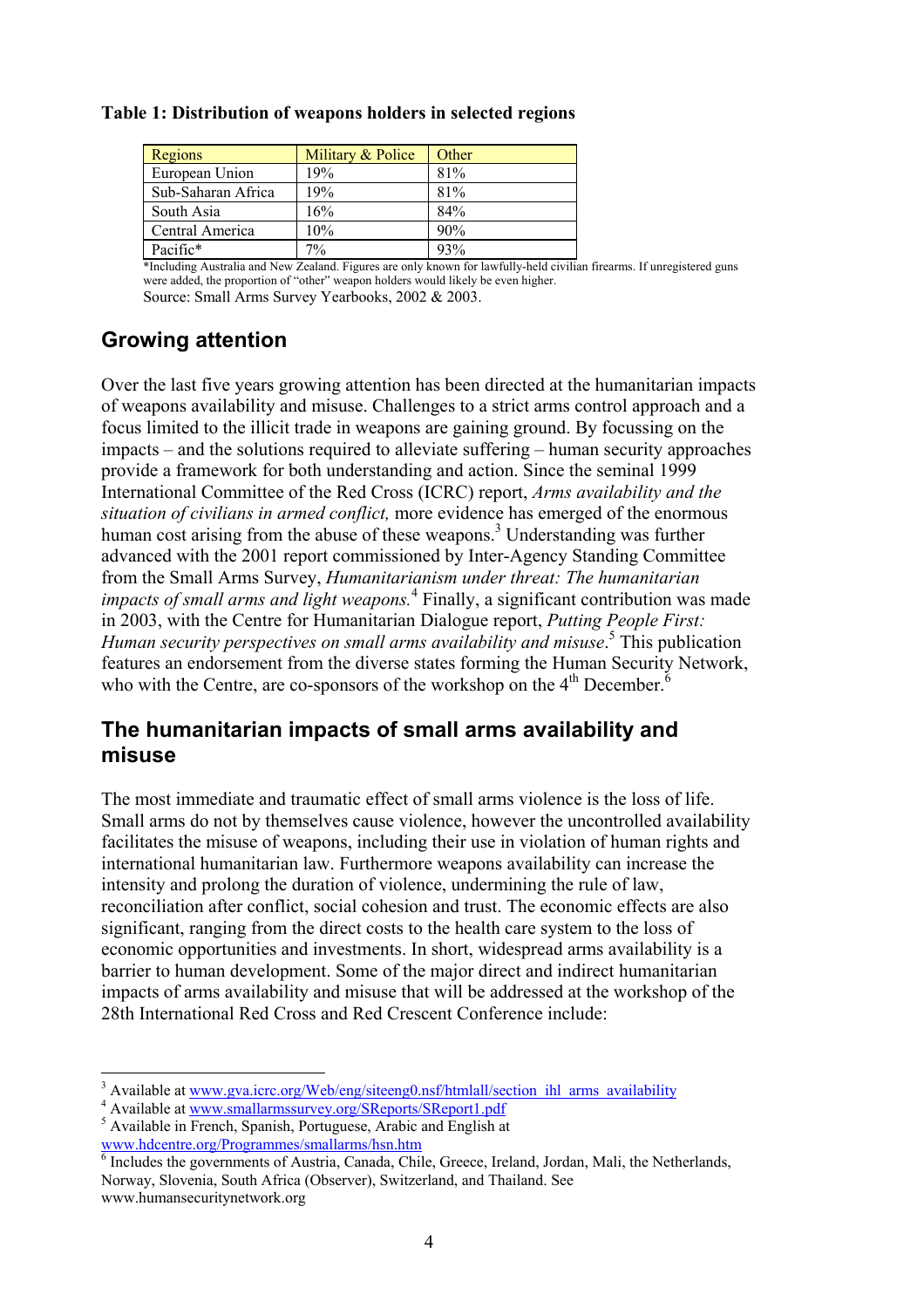#### *Refugee creation and internal displacement*

Armed violence propelled by an easy accessibility to small arms, denies millions of civilians of their right to shelter, livelihood and security. Current estimates suggest that there are approximately 12 million refugees and 20 to 25 million internally displaced persons (IDPs) on the move.<sup>7</sup> *"Safe havens created to aid victims of war have instead become breeding grounds for armed groups. Arms are made available at these sites by former combatants, local dealers and active militias.In some cases, host governments support the flow of arms into camps that are used to launch cross-border, counterinsurgency operations."*<sup>8</sup>

#### *Humanitarian workers are threatened, injured and killed*

The safety and security of humanitarian workers is imperilled by small arms availability and misuse. Between 1992 and 2001, more than 204 UN personnel were killed with small arms featuring in 75% of the incidents. The 1999 ICRC study concluded that operations were frequently suspended or delayed due to security threats, and incidents related to weapons use were common.<sup>9</sup> An ongoing study by the Centre for Humanitarian Dialogue and Small Arms Survey surveying the perceptions of development and humanitarian workers provides further evidence that workers are frequently targeted and exposed to intimidation, death and injury in the course of their work.<sup>10</sup> This multi-year study confirms that civilians are frequently the victims of small arms use and abuse; that personnel often feel threatened by small arms on a regular basis and that humanitarian and development interventions are adversely affected by the prevalence and misuse of these weapons. Irrespective of the security context, respondents overwhelmingly reported a large number of groups to be in possession of weapons and that consistent security training is often lacking for humanitarian and development personnel, particularly for national staff.<sup>11</sup>

#### *Pressure on health care systems*

Saving the lives of gun violence victims imposes pressures on health care systems all over the world. In situations of armed conflict this is further compounded when people cannot access health services or when medical personnel withdraw.

"*Since the war broke out in 1998, there has been a sharp increase in diseases such as cholera, measles, polio, plague and meningitis in the Democratic Republic of the Congo. During the conflicts in Croatia and Bosnia, rates of tuberculosis increased by half, and outbreaks of Hepatitis A were reported in Bosnia*".12

 $\overline{a}$ 

www.hdcentre.org/Programmes/smallarms/sasurvey.htm 11 Ryan Beasley, Cate Buchanan and Robert Muggah (2003), *In the Line of Fire: Surveying the Perceptions of Humanitarian and Development Workers of the Impacts of Small Arms and Light Weapons*, Centre for Humanitarian Dialogue and Small Arms Survey. Available in French, Spanish and English at www.hdcentre.org/Programmes/smallarms/sasurvey.htm<br><sup>12</sup> Oxfam, Amnesty International, and IANSA (2003), *Shattered Lives: The Case for Tough International* 

<sup>&</sup>lt;sup>7</sup> Figures at 1 January 2002. Available at www.unhcr.ch

<sup>8</sup> Frey, Barbara (2002), *The Question of the Trade, Carrying and Use of Small Arms and Light Weapons in the Context of Human Rights and Humanitarian Norms*. Working Paper submitted by in accordance with Sub-Commission decisions 2001/120 ECOSOC - Other Human Rights Issues. United Nations. Available at: www1.umn.edu/humanrts/demo/FreyPaper.pdf<br><sup>9</sup> International Committee of the Red Cross (1999), *Arms Availability and the Situation of Civilians in* 

*Armed Conflict*, Geneva.<br><sup>10</sup> Participating agencies include CARE, Oxfam GB, Médecins du Monde, Concern Worldwide, World

Vision, Save the Children, International Rescue Committee, Red-R, GTZ and local partner NGOs, International Federation of the Red Cross and National Societies, UNDP, UNICEF, UNHCR, OCHA, WFP and UNSECOORD. For more information see:

*Arms Control*, p.33. Available at: www.controlarms.org.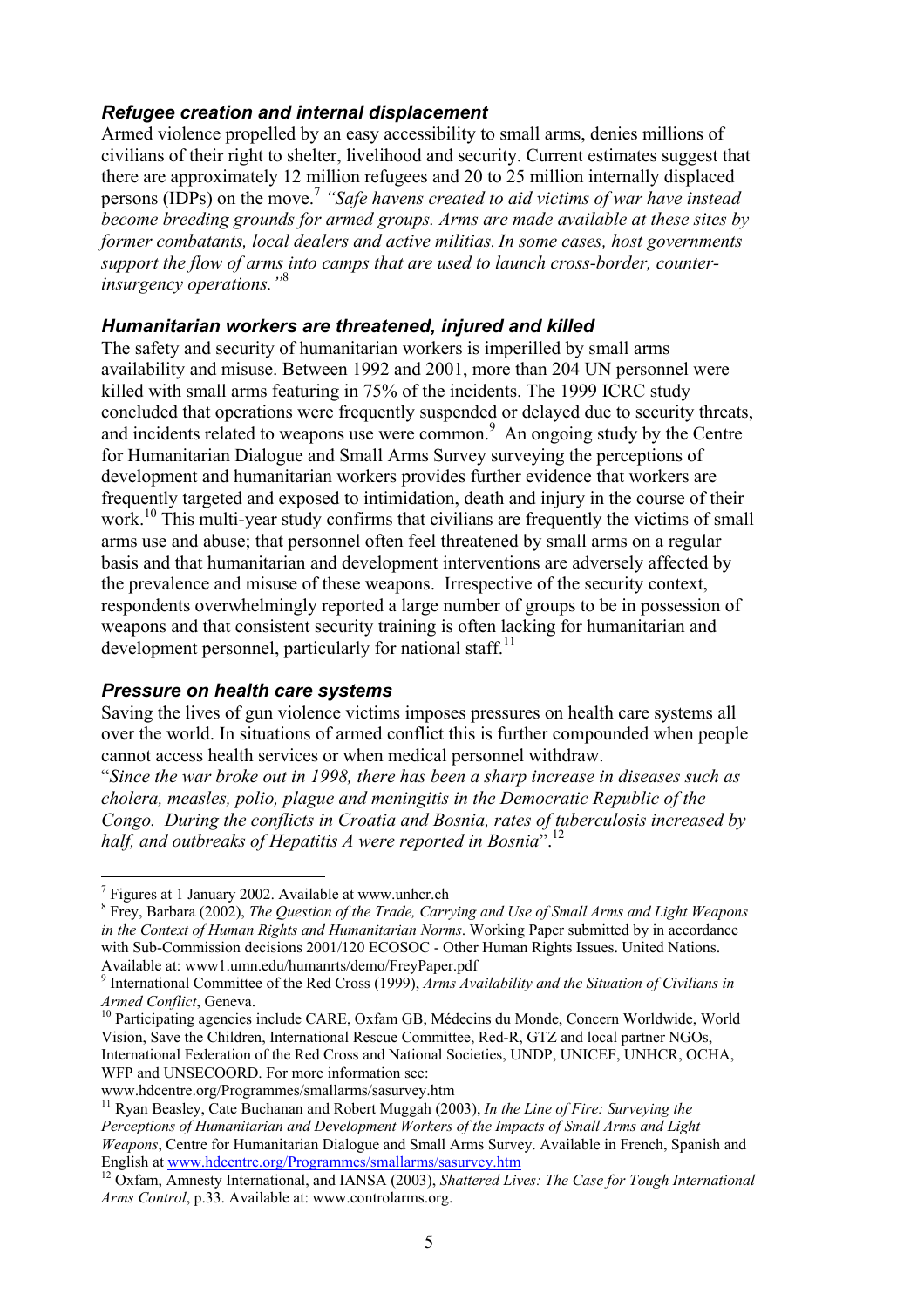Gun violence victims are often prioritised, with medical staff unable to spread their time and resources on other demanding though not immediately life threatening matters. Ugandan doctor, Olive Kobusingye, succinctly describes this dilemma when she asks: "*Are you going to take a child off the respirator to put on the firearm injury patient?*"

## *Child soldiers*

"*Where there is an abundance of small arms in today's wars, there are armed children: whether suicide bombers in Sri Lanka, soldiers in Myanmar, guerrillas in Colombia, or militia in Sierra Leone*."13 Some 300 000 child soldiers are actively fighting in 41 countries with another 500 000 recruited into paramilitary organisations, non-state armed groups and civil militias.<sup>14</sup> They are violently taken from their schools and separated from their families to serve as combatants, domestic labourers or sexual slaves for both formal and informal armies. Constant exposure to violence damages the physical and psychological welfare of these children and presents long-term generational and developmental challenges to communities.

### *Violence against women*

Small arms are principal tools used to facilitate gender-specific atrocities such as the rape and sexual abuse of women. In approximately 75% of all reported incidents of rape and attempted rape in Kenya's Dadaab refugee camp, one or more assailants were armed.<sup>15</sup> Similarly, there is a pattern of abuse against women in so-called peaceful situations. A number of gender-disaggregated studies of weapons-related violence in industrialised countries have observed the association between arms availability and the victimisation of women.<sup>16</sup>

## *The misuse of small arms*

The UN Commission on Human Rights Special Rapporteur on Small Arms, Barbara Frey, has identified the misuse of arms to be an issue of critical concern, particularly by state forces.<sup>17</sup> The use of weapons in violation of human rights and humanitarian law is seen the world over, though exacerbated in situations characterised by war, corruption and dysfunctional justice systems. Existing tools, including the 1990 *Basic Principles on the Use of Force and Firearms by Law Enforcement Officials* and the *Code of Conduct for Law Enforcement Officials* provide standards for the use of force by law enforcement officials.<sup>18</sup> Additionally, reform of the security sector, with emphasis on strengthening the rule of law; training armed and police forces in human rights and humanitarian law, particularly norms and principles concerning the responsible use of weapons; improving police-community relations; and the provision of swift access to justice are all critical factors for reducing the demand and misuse of these weapons.

## *Arms transfers to non-state armed groups*

The transfer of weapons to non-state armed groups is a key challenge given that this often entails breaching an arms embargo and results in weapons in undisciplined hands.

 $\overline{a}$ 

 $13$  Small Arms Survey (2002), p.171.

<sup>&</sup>lt;sup>14</sup> See www.child-soldiers.org

<sup>15</sup> Robert Muggah and Eric Berman (2001), *Humanitarianism Under Threat: The Humanitarian Impact of Small Arms and Light Weapons*, Small Arms Survey, p. 24. <sup>16</sup> Small Arms Survey (2003), p. 148.

<sup>&</sup>lt;sup>17</sup>Frey, ibid

<sup>&</sup>lt;sup>18</sup> Available respectively www.unhchr.ch/html/menu3/b/h\_comp43.htm and www.unhchr.ch/html/menu3/b/h\_comp42.htm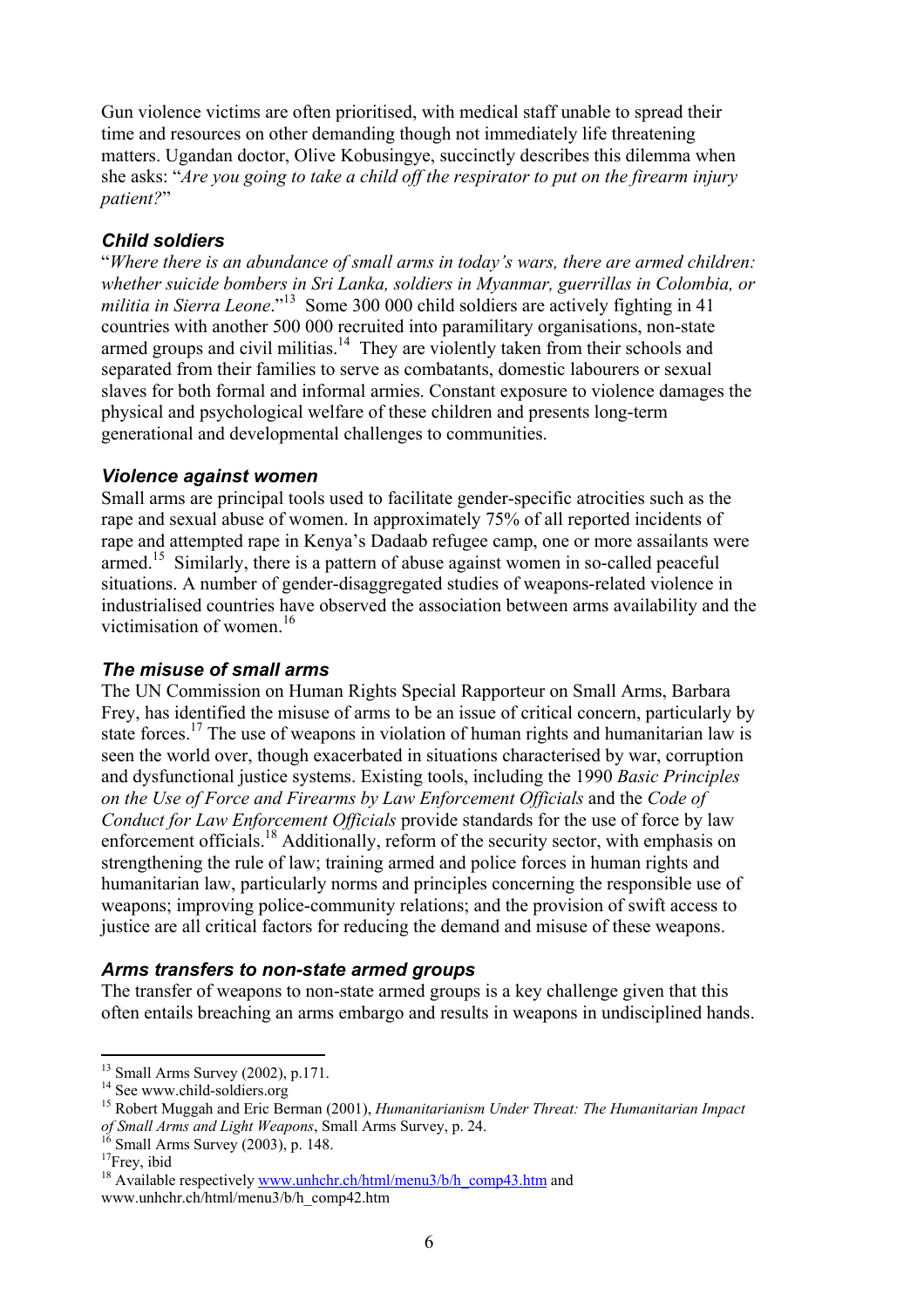In an effort to address the problem of transfers to non-state actors, the European Union Joint Action on Small Arms and Light Weapons includes a commitment by exporting countries to supply small arms only to governments, outlawing the sale of militarystyle small arms to sub-state or non-state armed groups. In 1999, the Canadian government called for a global action on the issue of transfers of weapons to non-state actors continue. They noted that, "*the inevitable result is that people will be killed, no matter what the politics of the situation may be…one is left with the legacy of a 'weaponised' society in which 'de-proliferation' is difficult, costly or even impossible*."<sup>19</sup> It is time to revisit this call for action.

## **In conclusion**

 $\overline{a}$ 

The human security crisis arising from small arms availability and misuse has yet to find full recognition. The Red Cross and Red Crescent Movement can be instrumental in raising awareness and calling for action on the humanitarian impacts. The complex issue of small arms must be tackled at multiple levels — stemming illicit and excessive supply, reducing demand, ending misuse and addressing the human cost. The humanitarian community has a critical role and opportunity to advance action through programming, action-oriented research, advocacy and policy development. Existing tools and the possibilities for action will be elaborated in further detail at the workshop, and in the forthcoming publication previously mentioned. See the appendices for international law pertinent to weapons transfers and use as well as the most recent Human Security Network declaration on small arms availability and misuse.

<sup>&</sup>lt;sup>19</sup> A Proposed Global Convention Prohibiting the International Transfer of Military Small Arms and Light Weapons to Non-State Actors (1998), UN Canadian Mission, New York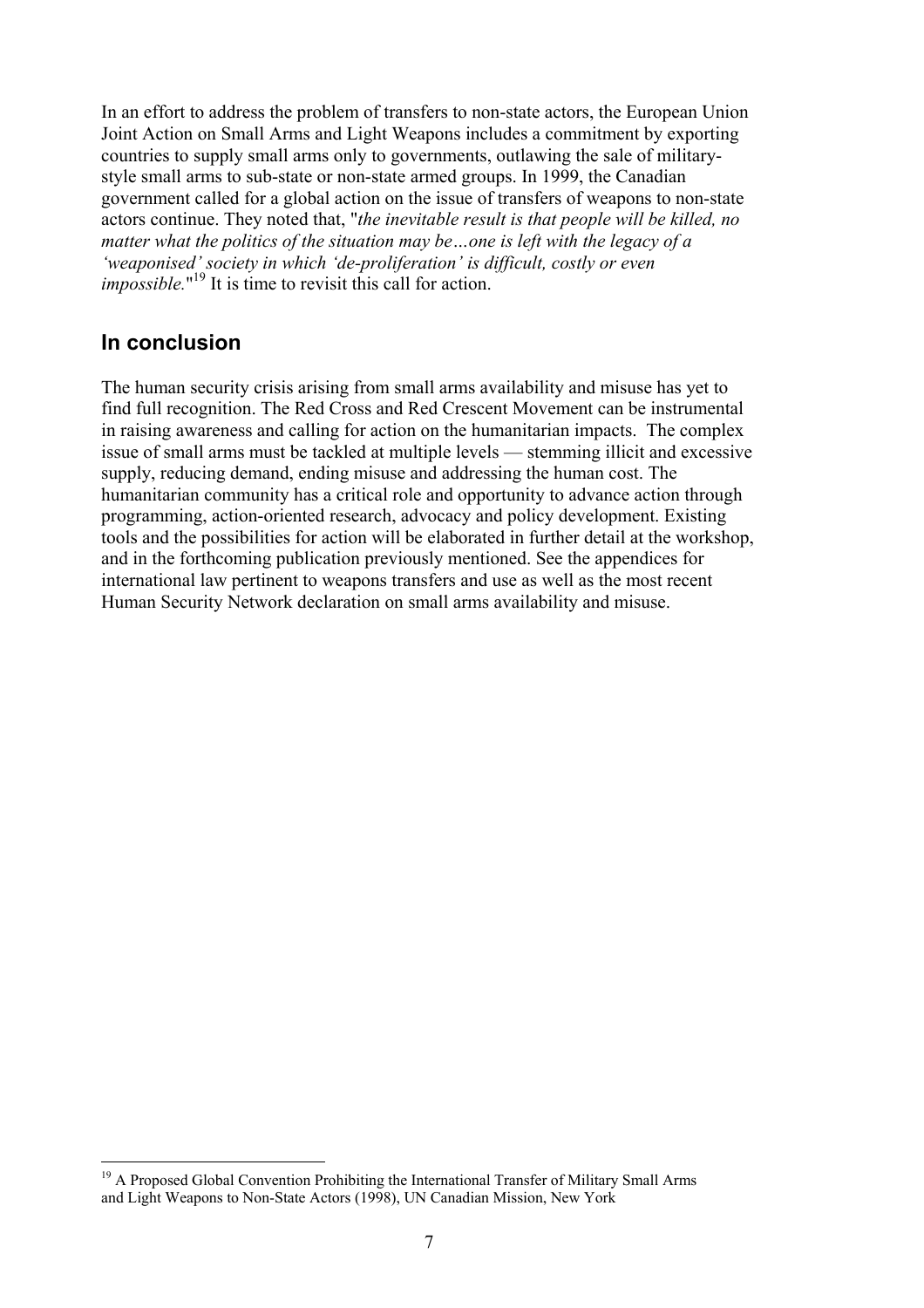# **Appendix A:**

### *Selected sources of international human rights and humanitarian law related to the transfer and misuse of small arms and light weapons*

| <b>Situation</b>                                                                                             | <b>Example of violations</b>                                                                                                                                                                                                                                                                                                                                                                                                                                                                                                                   | <b>Applicable law</b>                                                                                                                                                                                                                                                                                                                                                                                                                                                                                                                                                                                                                                                          |
|--------------------------------------------------------------------------------------------------------------|------------------------------------------------------------------------------------------------------------------------------------------------------------------------------------------------------------------------------------------------------------------------------------------------------------------------------------------------------------------------------------------------------------------------------------------------------------------------------------------------------------------------------------------------|--------------------------------------------------------------------------------------------------------------------------------------------------------------------------------------------------------------------------------------------------------------------------------------------------------------------------------------------------------------------------------------------------------------------------------------------------------------------------------------------------------------------------------------------------------------------------------------------------------------------------------------------------------------------------------|
| 1. Misuse of<br>small arms by<br>agents of the<br>state                                                      | • Genocide<br>• Intentional killings by security<br>forces<br>• Excessive force by law<br>enforcement<br>• Disproportionately violent<br>government reaction to<br>disturbances<br>• Systematic rape<br>$\bullet$ Torture<br>• Forced displacement<br>• Deprivation of basic human<br>needs                                                                                                                                                                                                                                                    | Universal Declaration of Human<br>$\bullet$<br>Rights, Art. 3<br>International Covenant on Civil and<br>$\bullet$<br>Political Rights (ICCPR), Art. 4(2)<br>ICCPR, Art. 6<br>$\bullet$<br>Convention on the Prevention and<br>$\bullet$<br>Punishment of the Crime of<br>Genocide ("Genocide Convention")<br>Code of Conduct for Law<br>$\bullet$<br>Enforcement Officials, Art. 3<br>Basic Principles on the Use of<br>$\bullet$<br>Force and Firearms by Law<br><b>Enforcement Officials</b>                                                                                                                                                                                 |
| 2. Misuse of<br>small arms by<br>private<br>persons, when<br>the state fails to<br>exercise due<br>diligence | • Ethnic, religious, political<br>killings or massacres<br>• Failure to prevent criminal<br>homicide<br>• Failure to prevent domestic<br>violence<br>• Failure to prevent crimes<br>committed post-conflict by<br>individual owners of small<br>arms                                                                                                                                                                                                                                                                                           | Universal Declaration of Human<br>$\bullet$<br>Rights, Art. 3<br>ICCPR, Art. 6<br>$\bullet$<br>"Due diligence" standard, Inter-<br>$\bullet$<br>American Court of Human Rights,<br>European Court of Human Rights<br>Declaration on the Right and<br>$\bullet$<br>Responsibility of Individuals,<br>Groups, and Organs of Society to<br>Promote and Protect Universally<br>Recognized Rights and<br>Fundamental Freedoms, Art. 2(1),<br>Art. $2(2)$                                                                                                                                                                                                                            |
| 3. Misuse of<br>small arms by<br>state agents in<br>armed conflict                                           | • Genocide<br>• Extrajudicial executions or<br>torture of non-combatants and<br>prisoners of war<br>• Attacks on peacekeepers and<br>humanitarian workers<br>• Collective punishments<br>against civilian populations in<br>situations of occupation<br>• Forcibly relocating civilian<br>populations<br>• Using weapons that cause<br>unnecessary suffering<br>• Summary executions of<br>captured combatants<br>• Exploitation of children as<br>soldiers<br>• Indiscriminate use of weapons<br>• Crimes against humanity, and<br>war crimes | Treaty bans on specific weapons:<br>$\bullet$<br>St. Petersburg Declaration (1868)<br>$\bullet$<br>(exploding projectiles)<br>The Hague Declaration (1899)<br>$\bullet$<br>(dum dum bullets)<br>Geneva Conventions of 1949<br>$\bullet$<br>1977 Additional Protocols to the<br>$\bullet$<br><b>Geneva Conventions</b><br>Genocide Convention<br>$\bullet$<br>Rome Statute of the International<br>$\bullet$<br>Criminal Court<br>ICCPR, Art. 6, Art. 7<br>$\bullet$<br>Convention on the Rights of the<br>$\bullet$<br>Child, Art. 38<br>Optional Protocol to the<br>$\bullet$<br>Convention on the Rights of the<br>Child on the involvement of<br>children in armed conflict |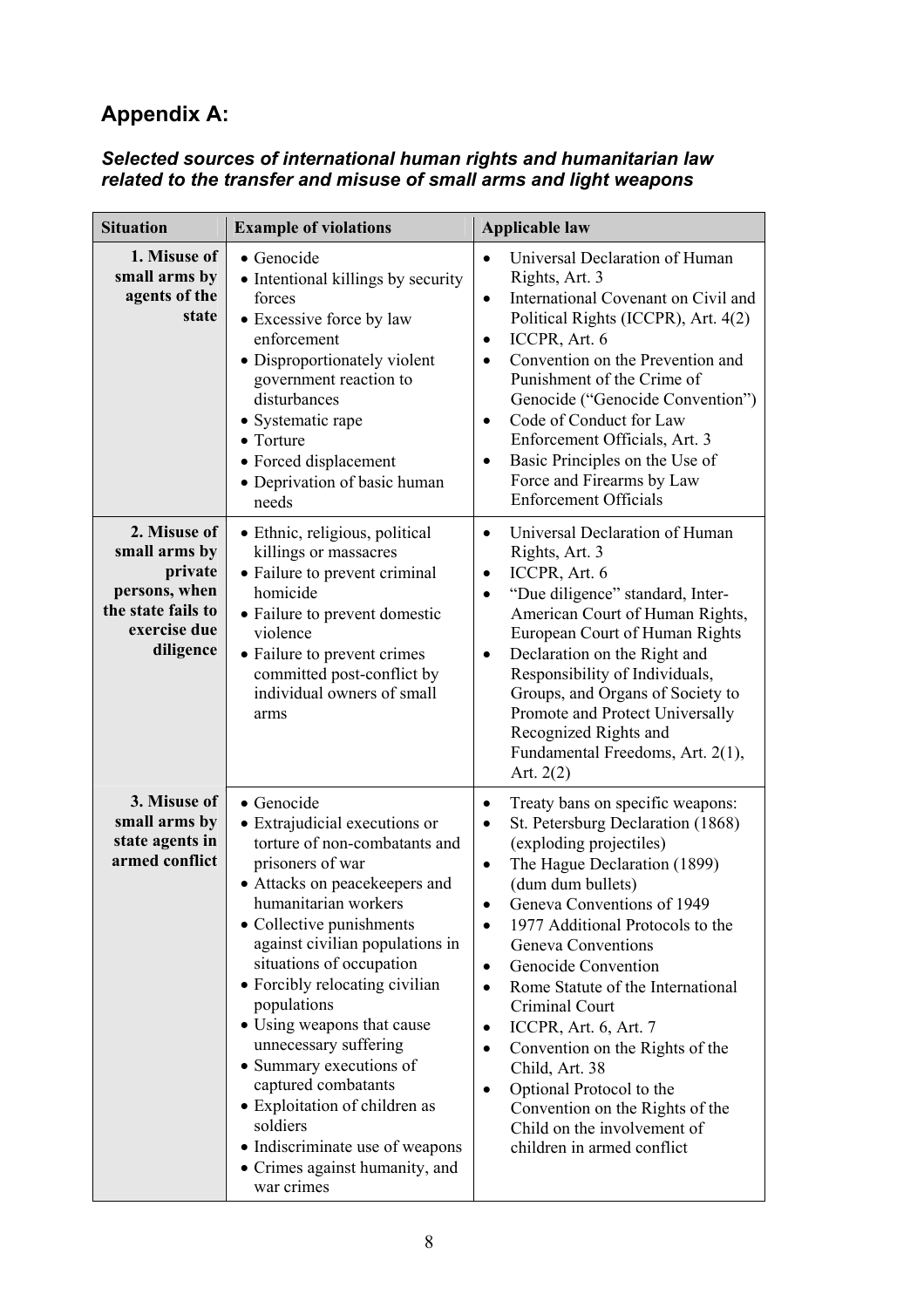| 4. Misuse of<br>small arms by<br>opposition<br>groups in<br>armed conflict                                                                                                       | $\bullet$ Genocide<br>• Mass killings<br>• Systematic rape<br>• Attacks on civilians,<br>peacekeepers and<br>humanitarian workers<br>• Exploitation of children as<br>soldiers<br>• Forced displacement of<br>populations<br>• Hostage-taking                                                                                                                                                                                                                                                                                 | Geneva Conventions of 1949,<br>Common Article 3<br>Additional Protocol II to the<br>$\bullet$<br>Geneva Conventions, and relating<br>to the Protection of Victims of<br>Non-International Armed Conflicts<br>Genocide Convention<br>$\bullet$<br>Rome Statute of the International<br>$\bullet$<br>Criminal Court                                                                                                                                                                                                                                                                                            |
|----------------------------------------------------------------------------------------------------------------------------------------------------------------------------------|-------------------------------------------------------------------------------------------------------------------------------------------------------------------------------------------------------------------------------------------------------------------------------------------------------------------------------------------------------------------------------------------------------------------------------------------------------------------------------------------------------------------------------|--------------------------------------------------------------------------------------------------------------------------------------------------------------------------------------------------------------------------------------------------------------------------------------------------------------------------------------------------------------------------------------------------------------------------------------------------------------------------------------------------------------------------------------------------------------------------------------------------------------|
| 5. Arms<br>transfer with<br>knowledge that<br>arms are likely<br>to be used to<br>commit serious<br>violations of<br>international<br>human rights<br>and<br>humanitarian<br>law | • Violation of UN Security<br>Council arms embargoes<br>• Transfer to insurgent group in<br>another state<br>• Transfer to a state identified as<br>having a consistent pattern of<br>gross and reliably attested<br>violations of human rights and<br>fundamental freedoms<br>• Transfer to a state that uses<br>child soldiers<br>• Transfer to a state unable to<br>control post-conflict violence<br>• Transfer to a state known to<br>violate international<br>humanitarian law norms in<br>situations of armed conflict | UN Charter, Chapter VII (arms<br>$\bullet$<br>embargoes)<br>Geneva Conventions of 1949,<br>$\bullet$<br>Common Article 1<br>UN Declaration on the<br>$\bullet$<br>Inadmissibility of Intervention in<br>the Domestic Affairs of States and<br>Protection of Their Independence<br>and Sovereignty<br>Declaration on the Enhancement of<br>$\bullet$<br>the Effectiveness of the Principle of<br>Refraining from the Threat or Use<br>of Force in International Relations<br>International Law Commission,<br>$\bullet$<br>Draft articles on Responsibility of<br>States for Internationally Wrongful<br>Acts |

Source: *Shattered Lives* (2003), originally adapted from Frey 2002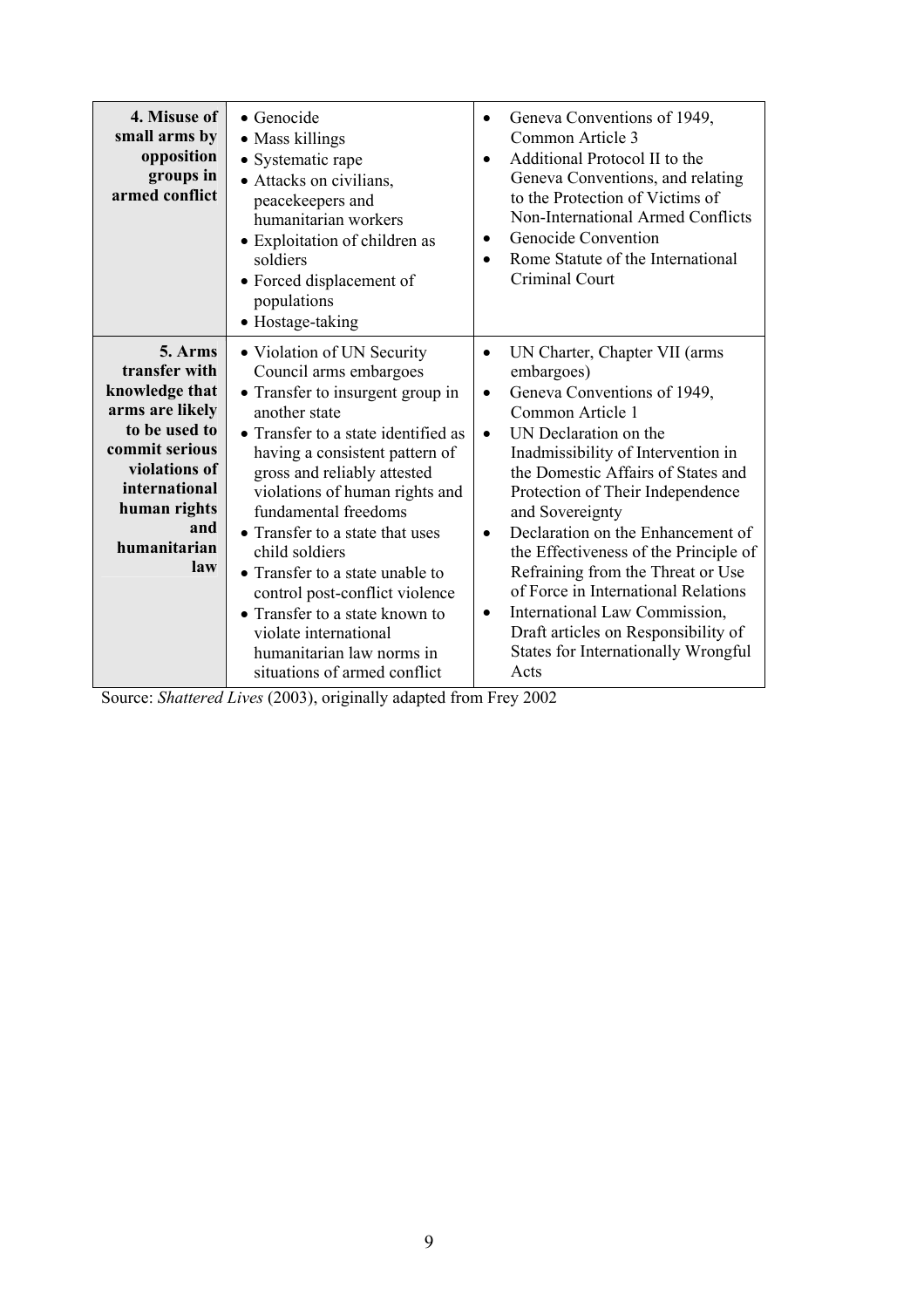## **Appendix B:**

## *Ministerial Foreword: A People-Centred Approach to the Availability and Misuse of Small Arms*

Since its inception in 1999, the Human Security Network has recognised that small arms are a principal threat to the safety of people and their communities. The proliferation and misuse of small arms undermine efforts to ensure security at every level; whether in children's schools or in refugee camps, in cities wracked by criminal violence or in regions destabilized by weapons proliferation.

Countries of the Human Security Network have consistently called for the international community "to intensify and coordinate efforts against the excessive and destabilizing accumulation and uncontrolled spread of small arms" (Chair's Summary, HSN Ministerial Meeting Bergen, 1999). We are determined, as the UN Program of Action declares "to reduce the human suffering" caused by the proliferation and misuse of a weapon that "sustains conflict, exacerbates violence, contributes to the displacement of civilians, undermines respect for international humanitarian law, impedes the provision of humanitarian assistance to victims of armed conflict and fuels crime and terrorism."

We call for the full implementation of existing agreements and standards – regional and global – to control weapons availability and limit weapons misuse. Foremost among these are the Firearms Protocol of the United Nations Convention against Transnational Organized Crime; the United Nations Program of Action to Prevent, Combat and Eradicate the Illicit Trade in Small Arms and Light Weapons in All Its Aspects; and the Basic Principles on the Use of Force and Firearms by Law Enforcement Officials.

These international initiatives are landmark achievements in the struggle to reduce the human costs of small arms violence. To ensure human security in the face of small arms violence, however, we must do more. To that end, the Network has undertaken, with the assistance of the Centre for Humanitarian Dialogue, consultations on the human dimension of the small arms challenge. We are pleased to present the outcome of these consultations in this publication – *"Putting People First: Human Security Perspectives on Small Arms."* 

On the basis of emerging research and personal accounts from doctors, development workers, humanitarian personnel and ordinary people, elements of people-centred approach to small arms are identified. Collectively, they sound an urgent call for measures ranging from tightening UN arms embargoes to protecting children from gun violence; from public health interventions to the challenges of gender-based violence; from restraint in arms transfers to promoting community-based policing.

The pages that follow constitute a clear message to the small arms community that progress to date is only a good start. More must be done. We hope that this is a message that will be heard where those working on small arms meet – from the First Biennial Meeting of States on the Implementation of the UN Programme of Action in July 2003 to the town halls of communities struggling in the face of gun violence.

Curbing the easy availability and misuse of small arms remains a central priority for the Human Security Network. In the coming months, Network countries will continue to draw attention to the staggering human costs associated with small arms violence in